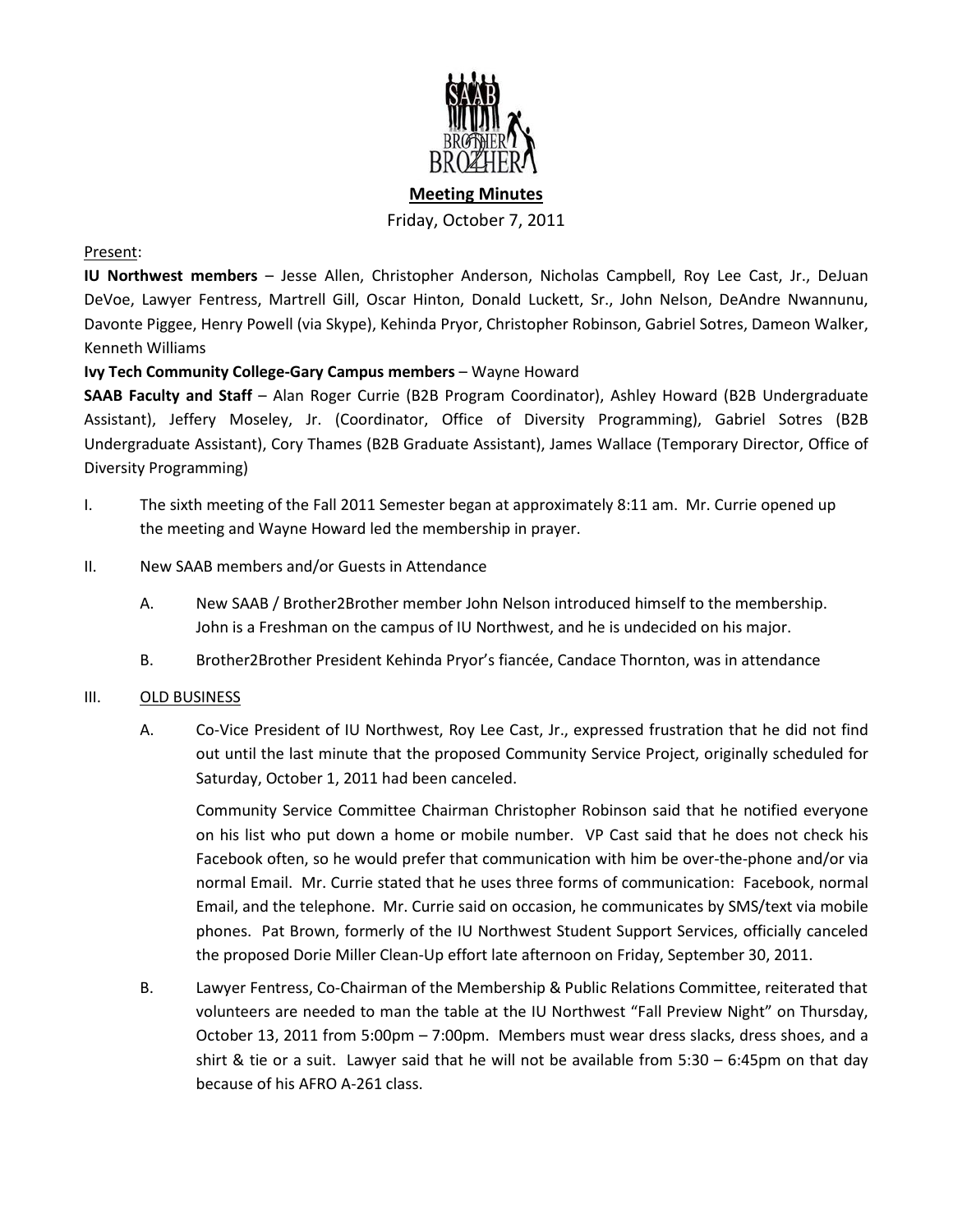- C. Mr. Currie reiterated that each and every SAAB / B2B members is to give their professors a copy of the Fall 2011 Academic Progress forms. Members are to give one copy of the form to each of their professors by no later than Saturday, October 15, 2011, and no later than Saturday, October 22, 2011 at the absolute latest. Each professor will then provide a midterm grade for each SAAB / B2B member and an assessment of their class attendance.
- D. Mr. Currie also reiterated that from now on, the meeting minutes will be posted online, and SAAB / B2B members will have to read and review the meeting minutes online. Once members have read the meeting minutes online, we will vote to approve them at Friday's meeting.
- E. Academic Committee Co-Chairman DeJuan DeVoe again emphasized the fact that students who have the same course should be studying together; Not only to help each other out in preparation for quizzes and tests, but also to build better camaraderie among the membership.

New SAAB / B2B member John Nelson suggested that those members who have the same major and/or same career goals should ideally seek to register for the same courses during the Spring 2012 semester and beyond so that their class schedules are very similar to one another.

DeVoe mentioned that early registration for Spring 2012 courses begins on Monday, October 31, 2011 online.

F. James Wallace, Temporary Director of the Office of Diversity Programming, announced that the Embassies of Christ Food Drive that was scheduled for the second Saturday in each month now has been moved to the second Thursday of each month in the morning, with distribution happening on the third Sunday of each month.

SAAB / Brother2Brother members who signed up to assist on Sunday, October 16, 2011 are: Roy Lee Cast, Jr., Lawyer Fentress, Martrell Gill, Oscar Hinton, Wayne Howard, Davonte Piggee, and Kenneth Williams; Signed up to assist on Sunday, November 20, 2011 are: Lawyer Fentress, Oscar Hinton, Wayne Howard, John Nelson, Davonte Piggee, and Kenneth Williams.

G. DeAndre Nwannunu, Chairman of the Personal & Professional Development Committee, indicated that he has made contact with ODP Coordinator Phyllis Barlow, and that they should be meeting soon to discuss the collaboration with the Office of Diversity Programming (ODP) for the event in mid-November. The Personal & Professional Development Committee also needs to secure a speaker from the Urban Prep Charter School in Chicago, Illinois.

The event that we are collaborating with the ODP for is a play entitled "Our Young Black Men are Dying (and No One Seems to Care)" which will be held on Thursday, November 17, 2011. The ODP would like many SAAB / Brother2Brother members to act as greeters and ushers for the event.

H. Wayne Howard, Chairman of the Spiritual Enrichment & Social Activities Committee, said he and Brandon Hearne (Committee Co-Chairman) are looking into potential venues to hold the Annual Thanksgiving Potluck Dinner, which is tentatively scheduled for Sunday, November 20, 2011.

# IV. NEW BUSINESS

A. Mr. Currie handed out questionnaires for the membership to complete and return to him. The questionnaire centered on academic progress for the Fall 2011 semester as well how to improve the effectiveness of the Brother2Brother organization.